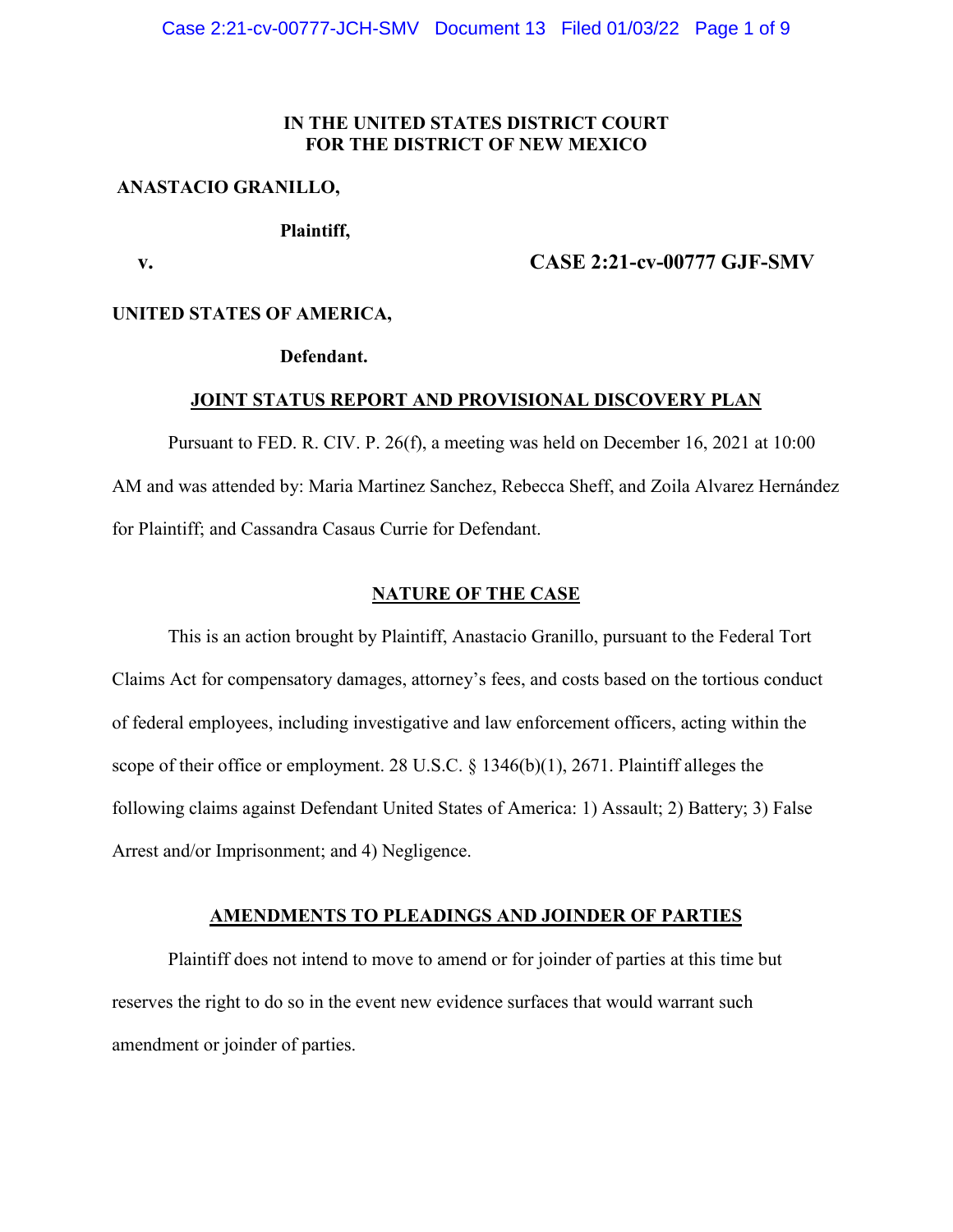#### Case 2:21-cv-00777-JCH-SMV Document 13 Filed 01/03/22 Page 2 of 9

Plaintiff should be allowed until January 31, 2022 to move to amend the pleadings and until January 31, 2022 to join additional parties in compliance with the requirements of Fed. R. Civ. P. 15(a).

Defendant intends to file: a dispositive motion to dismiss for lack of jurisdiction.

Defendant should be allowed until February 14, 2022 to move to amend the pleadings and until February 14, 2022 to join additional parties in compliance with the requirements of Fed. R. Civ. P. 15(a).

### **STIPULATIONS**

The parties hereto stipulate and agree that venue is properly laid in this District and that the United States District Court for the District of New Mexico has jurisdiction over the parties and the subject matter.

The parties are willing to further stipulate to the following facts: None.

#### **PLAINTIFF'S CONTENTIONS**

On June 18, 2019, Plaintiff Anastacio Granillo, was assaulted by Oscar Orrantia, a U.S. Customs and Border Protection ("CBP") officer, upon entering the United States from Mexico at the Columbus Port of Entry in New Mexico. Officer Orrantia became extremely upset after Mr. Granillo suggested to him that CBP open an additional lane to process vehicles as it was sweltering hot. Officer Orrantia accused Mr. Granillo of throwing a container of medication at him and ultimately extracted Mr. Granillo from his vehicle in a violent manner and slammed him against a wall, injuring him. Officer Orrantia did this despite Mr. Granillo posing no threat or danger to him. An ambulance was eventually called and an EMT informed Mr. Granillo that Officer Orrantia has a history of being violent to other individuals crossing the border.

Mr. Granillo later learned that Officer Orrantia was advised by a supervisor that he had improperly escalated the situation, failed to call for assistance, and failed to act in a peaceful and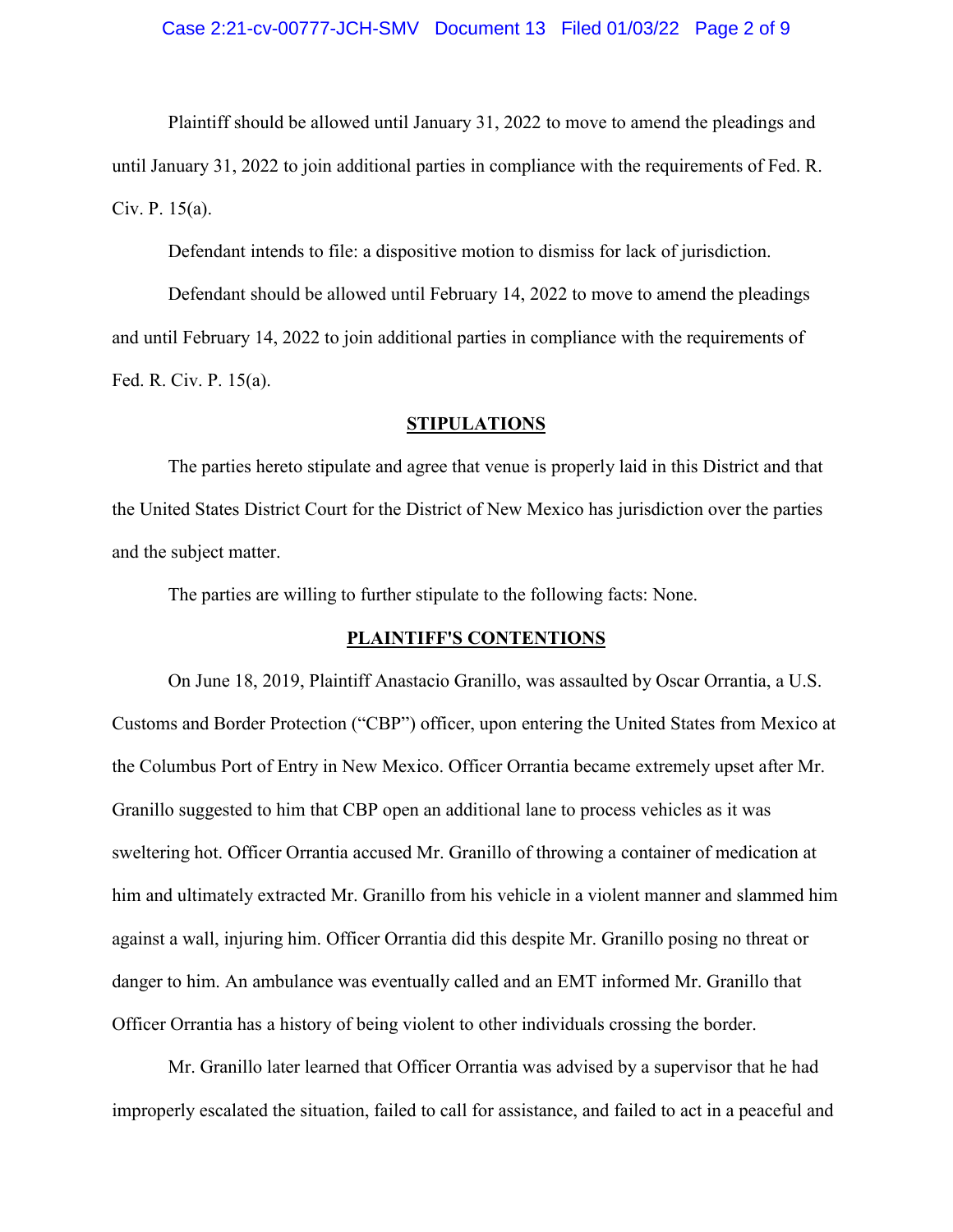#### Case 2:21-cv-00777-JCH-SMV Document 13 Filed 01/03/22 Page 3 of 9

professional manner, and that the supervisor warned Officer Orrantia that he could lose his job over such an incident when there was no reason to suspect illegal activity or any other sort of threat.

Since the date of the incident, Mr. Granillo has suffered from chronic short term memory loss and developed increased weakness in his hands and legs. Due to the incident, Mr. Granillo has also experienced an influx of mood swings in which he gets extremely upset at unpredictable moments. This did not occur prior to his head injury caused by Officer Orrantia. Further, Mr. Granillo also has begun to experience anxiety and developed extreme fear about experiencing another abusive encounter with CBP officers.

#### **DEFENDANT'S CONTENTIONS**

Defendant generally denies Plaintiff's allegations. The conduct of the Plaintiff proximately caused the damages alleged herein, not a negligent act or omission of an employee of the United States acting within the scope and course of employment. The United States and its agents, employees, and representatives exercised due care and diligence at all times and in all matters alleged in the Complaint, and no act or failure to act by the United States or its personnel was the proximate cause of the alleged damages or loss claimed by Plaintiff. Plaintiff failed to exhaust some of his claims administratively. Plaintiff's claims are barred by the customs duty exception to the FTCA. If Plaintiff is entitled to damages, he is limited to those set forth in his SF-95. The United States is entitled to have its liability for Plaintiff's damages, if any, reduced according to New Mexico law of comparative fault. Defendant may have additional defenses which are not yet known to Defendant, but which may become known through future discovery.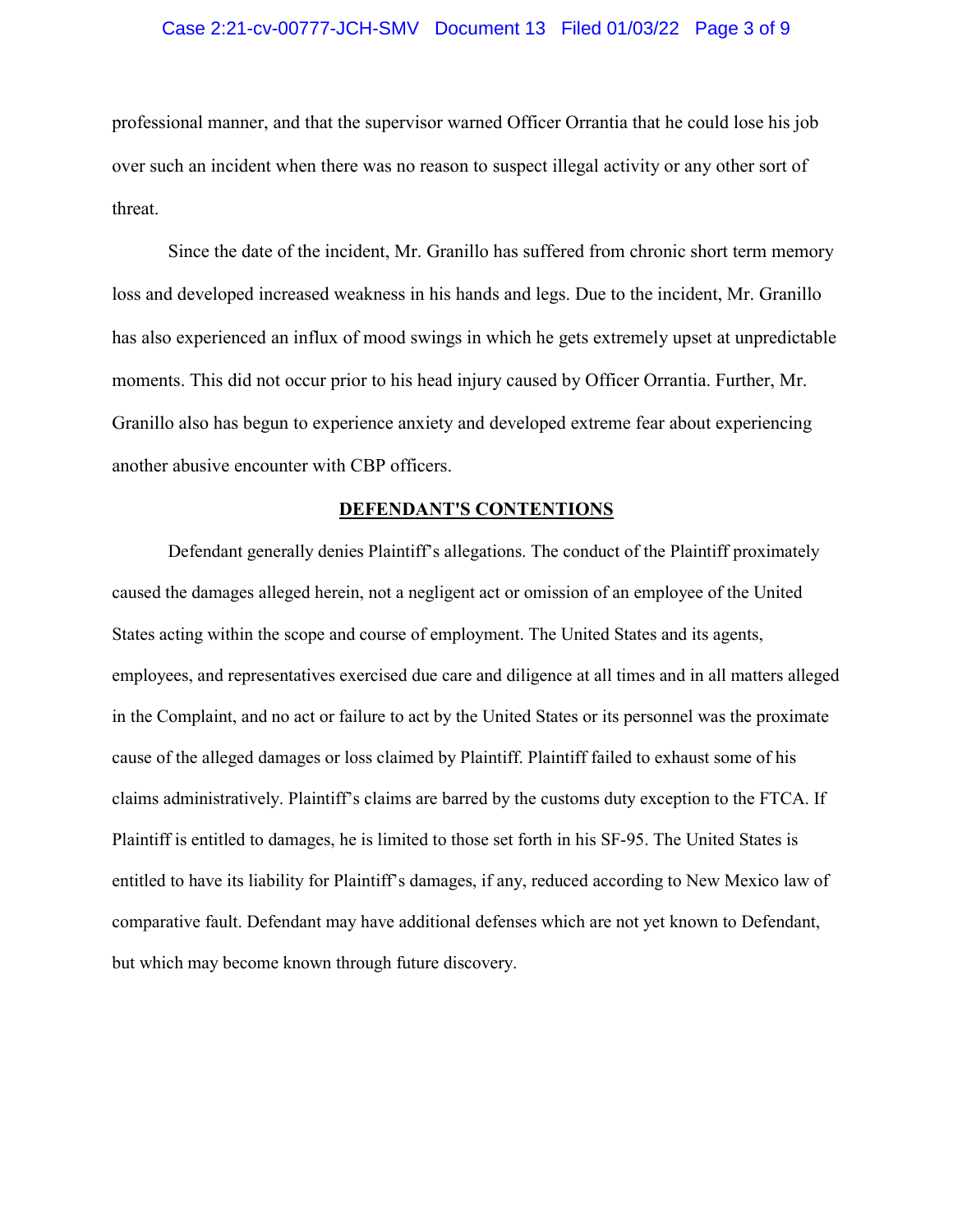## **PROVISIONAL DISCOVERY PLAN**

The parties jointly propose to the Court the following discovery plan: *(Use separate* 

*paragraphs or subparagraphs as necessary if parties disagree.)*

List all witnesses who, at this time, you think will either testify or be deposed, giving their name, title, address and a brief summary of their testimony. It is insufficient to list witnesses' addresses, save for clients, "in care of counsel."

List all documents which you believe, at this time, will be exhibits at the trial.

List all experts who you believe, at this time, will testify at the trial, giving their name, address, area of expertise, and a brief summary of the anticipated testimony.

# **PLAINTIFF'S WITNESSES**

At this time, Plaintiff anticipates deposing or receiving testimony from the following

witnesses. However, because initial disclosures have not yet been made and discovery has not

yet been exchanged, Plaintiff reserves the right to amend or supplement its list of witnesses:

1) Anastacio Granillo c/o Maria Martinez Sanchez ACLU of New Mexico P.O. Box 566 Albuquerque, NM 87103

> Mr. Granillo is the Plaintiff in the case and may testify about the claims set forth in the Complaint.

2) Oscar Orrantia c/o Cassandra Casaus Currie P.O. Box. 607 Albuquerque, NM 87103

> Officer Orrantia is the CBP officer who is at the heart of the claims in Mr. Granillo's Complaint and may testify about the incidents described in the Complaint.

3) Alfredo Nevares (575) 399-9285

> Mr. Nevares was a passenger in Mr. Granillo's vehicle and witnessed the incidents that gave rise to this lawsuit from inside the vehicle. He may testify regarding his observations of the incidents described in the Complaint.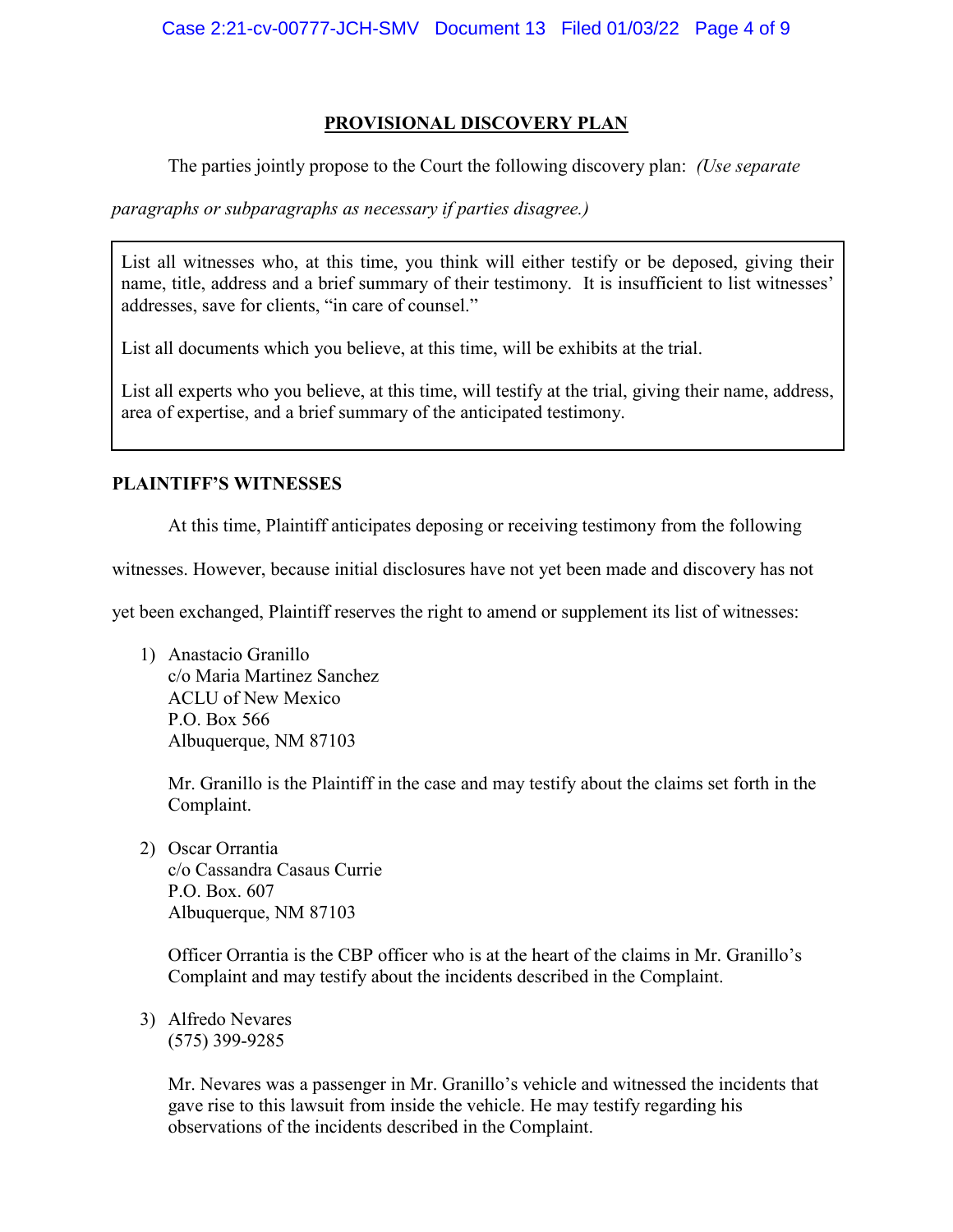4) CBP Supervisor(s), name(s) unknown c/o Cassandra Casaus Currie P.O. Box. 607 Albuquerque, NM 87103

The CBP supervisor(s) referenced in the Complaint who witnessed a portion of the incidents described in the Complaint and/or who ultimately reprimanded may testify about their observations of those incidents. This likely includes more than one person.

5) Perla Nuñez (575) 652-2579

> Ms. Nuñez was the emergency medical technician ("EMT") that is referenced in the Complaint. Ms. Nuñez was a witness to a portion of the incidents described in the Complaint and may testify about her observations of those incidents.

- 6) Any other CBP personnel that witnessed all or a portion of the incidents described in the Complaint.
- 7) Any as yet unidentified expert witness or witnesses.
- 8) Any witness named and/or identified by other parties.
- 9) Any other witness identified during the discovery process including rebuttal witnesses.

## **PLAINTIFF'S EXHIBITS**

At this time, Plaintiff anticipates offering the following exhibits as evidence at trial.

Plaintiff reserves the right to amend or supplement its list of trial exhibits:

- 1) CBP US DHS TECS Incident Log Report dated June 18, 2019.
- 2) Luna County Sheriff's Department incident report dated June 20, 2019.
- 3) CBP Use of Force Policy, Guidelines and Procedures Handbook dated May 2014.
- 4) Supervisory CBP Officer Report dated June 19, 2019.
- 5) Columbus Fire Dept. EMS Medical Records for Plaintiff dated June 18, 2019.
- 6) Mimbres Memorial Hospital Medical Records for Plaintiff dated June 20, 2019.
- 7) Plaintiff's medical records relevant to the injuries resulting from the incidents set forth in Plaintiff's Complaint.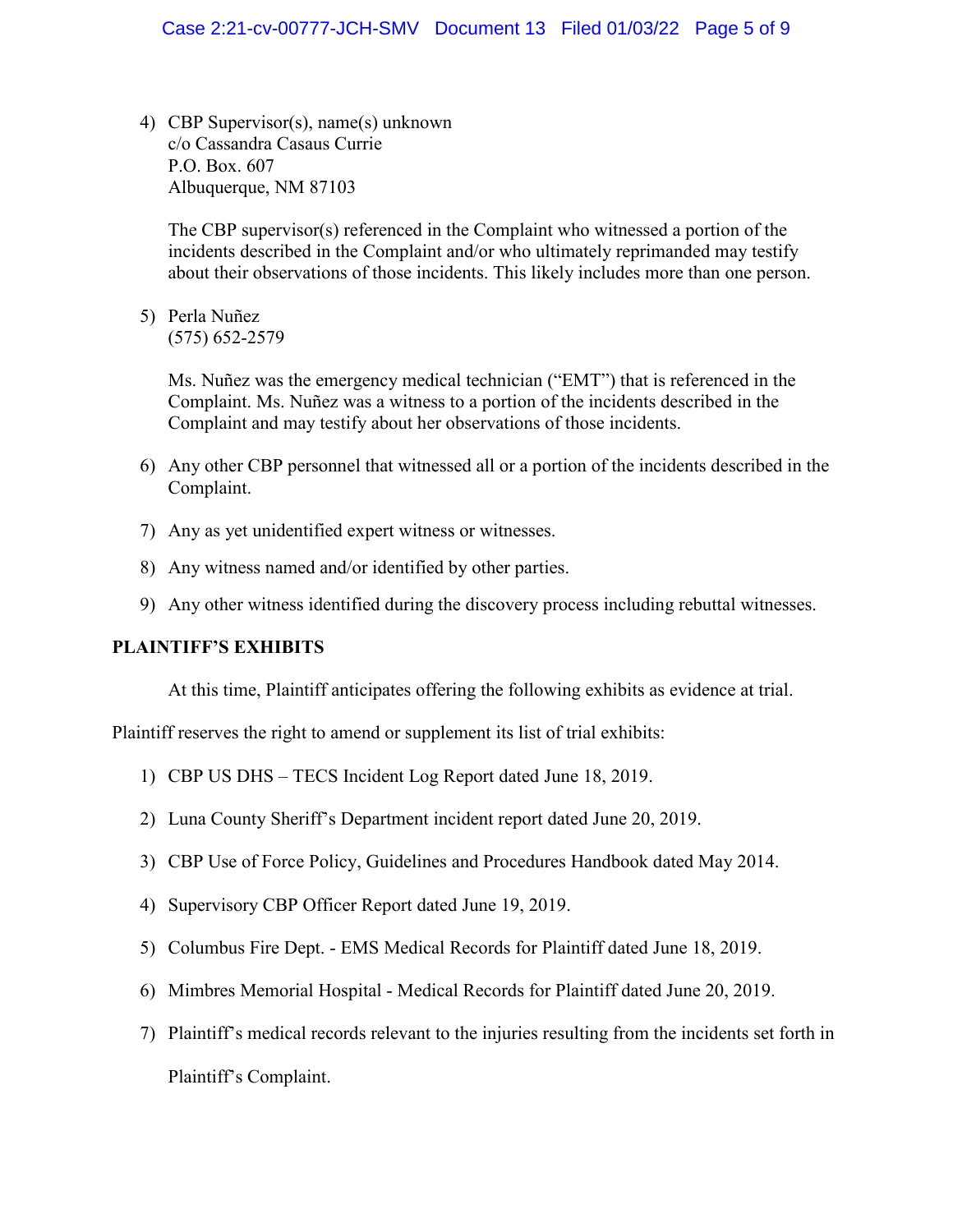- 8) Plaintiff's photographs of injuries resulting from the incidents set forth in Plaintiff's Complaint.
- 9) Any documents in the possession of CBP related to Plaintiff or any of the allegations listed in Plaintiff's Complaint.
- 10) Any other documents produced by any law enforcement agency in connection to the facts that form the basis of Plaintiff's Complaint.

# **DEFENDANT'S WITNESSES**

At this time, Defendant anticipates deposing or receiving testimony from the following

witnesses. However, because initial disclosures have not yet been made and discovery has not

yet been exchanged, Plaintiff reserves the right to amend or supplement its list of witnesses:

1) CBP Officer Oscar Orrantia c/o Cassandra Casaus Currie P.O. Box. 607 Albuquerque, NM 87103

> Officer Orrantia was stationed at the port of entry on June 18, 2019, and may testify about the events that took place in relation to the claims set forth in Plaintiff's Complaint.

2) Plaintiff Anastacio Granillo c/o Maria Martinez Sanchez ACLU of New Mexico P.O. Box 566 Albuquerque, NM 87103

> Anastacio Granillo is the Plaintiff in this litigation may testify about the events that took place in relation to the claims set forth in his Complaint.

3) All witnesses identified by Plaintiff, identified in the course of discovery, necessary to authenticate documents, or necessary for rebuttal.

## **DEFENDANT'S EXHIBITS**

At this time, Plaintiff anticipates offering the following exhibits as evidence at trial.

Plaintiff reserves the right to amend or supplement its list of trial exhibits:

1) Plaintiff's Standard Form 95.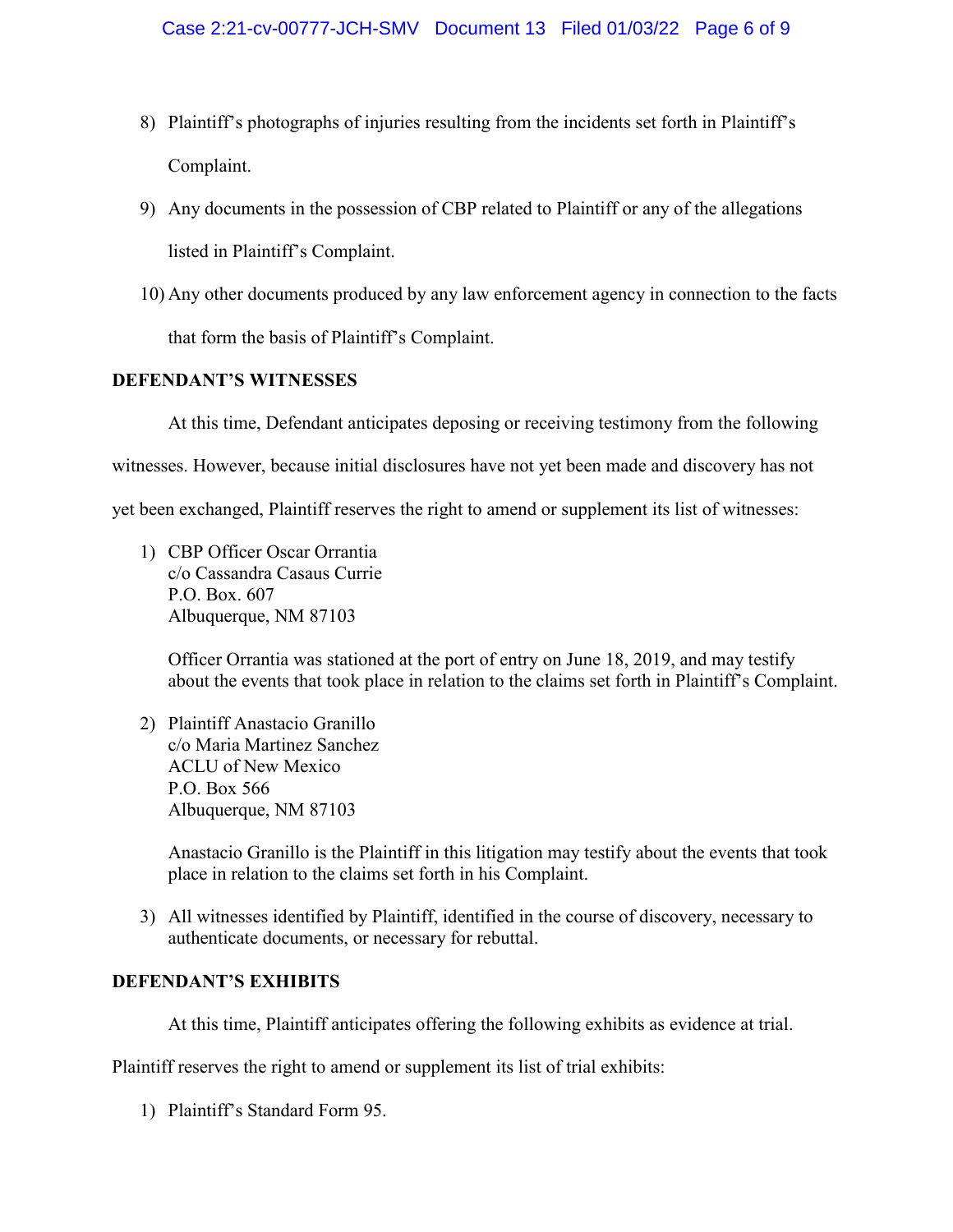2) Any exhibits identified by Plaintiff, identified in the course of discovery, or necessary for rebuttal.

**Experts**: The parties have yet to identify expert witnesses. The parties will disclose

experts and will provide expert reports in accordance with the deadlines set by this Court. Discovery will be needed on the following subjects:

**Plaintiff** will require discovery for his contentions and in order to establish all contested facts as to liability, injuries, or mechanisms of injury, related expert testimony and to authenticate any contested documents or trial exhibits. **Defendant** will require discovery on all matters alleged in Plaintiff's Complaint, Plaintiff's theories of liability and damages, and Defendant's defenses.

Maximum of 25 interrogatories, including all discrete subparts, by each party to any other party. (Responses due 30 days after service.)

Maximum of 25 requests for production, including all discrete subparts, by each party to any other party. (Response due 30 days after service.)

Maximum of requests for admission by each party to any other party. (Response due 30 days after service.)

Maximum of 10 depositions by Plaintiff and 10 depositions by Defendant.

Each deposition (other than that of Plaintiff and experts) limited to maximum of four (4) hours unless extended by agreement of the parties. Depositions of Plaintiff and experts limited to seven (7) hours, unless otherwise stipulated or ordered by the Court.

Reports from retained experts under Rule 26(a)(2) due:

from Plaintiff by April 15, 2022.

from Defendant by May 16, 2022.

Supplementation under Rule 26(e) due by the close of discovery.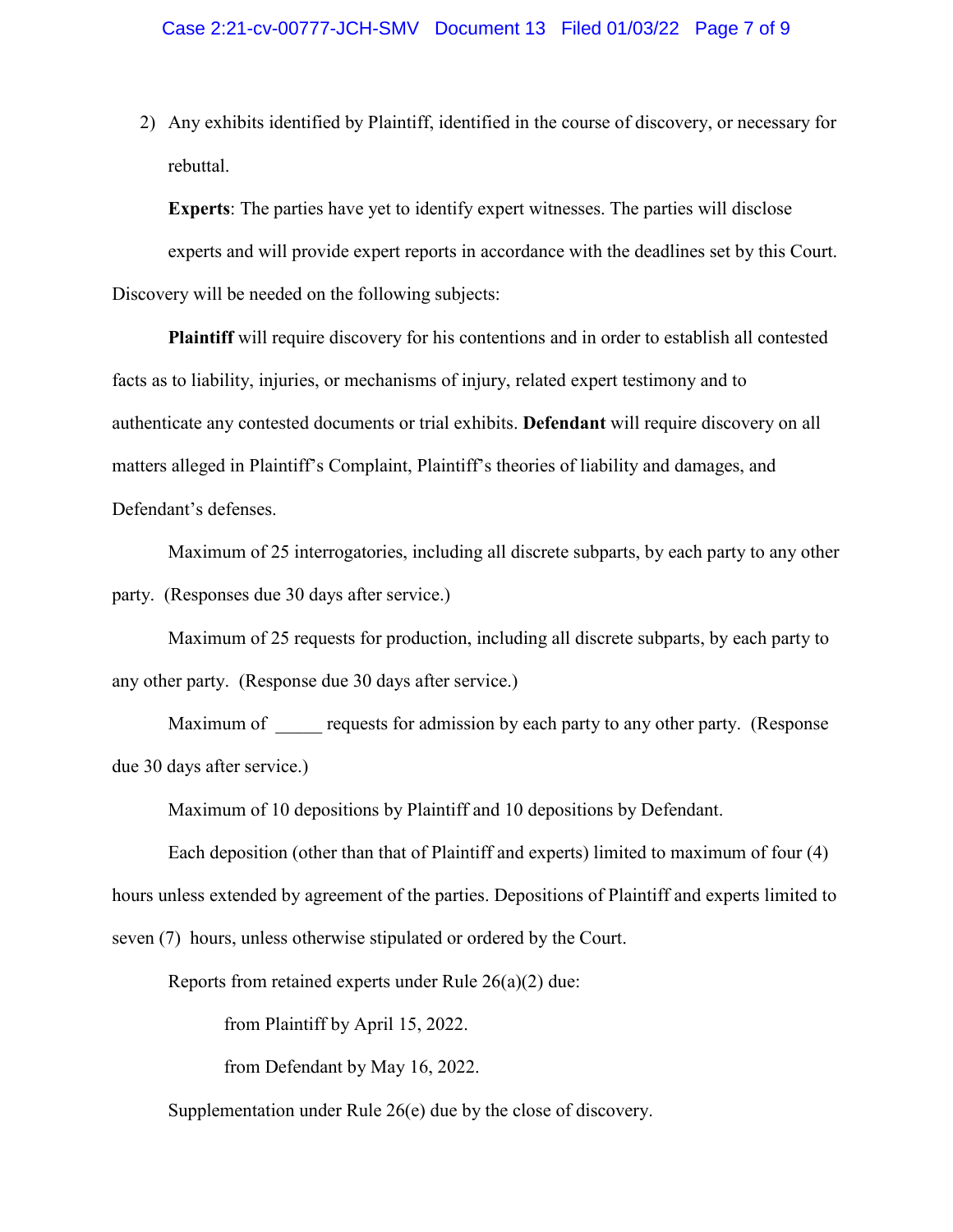All discovery commenced in time to be complete by July 10, 2022.

# **PRETRIAL MOTIONS**

Plaintiff intends to file: Motions in limine, motion for summary judgment, discovery motions, and other motions permitted by the Federal Rules of Civil Procedure.

Defendant intends to file: Motion to Dismiss and/or Motion for Summary Judgment, motions in limine, discovery motions, and other motions consistent with the Federal Rules of Civil Procedure.

## **ESTIMATED TRIAL TIME**

The parties estimate trial will require 4 days.

X This is a non-jury case.

This is a jury case.

The parties request a pretrial conference 30 days before trial or at the Court's convenience.

#### **SETTLEMENT**

The possibility of settlement in this case cannot be evaluated prior to the discovery of evidence in this case. The parties request a settlement conference four to eight weeks before the close of discovery.

> APPROVED WITHOUT EXCEPTIONS (note exceptions above)

Maria Martinez Sanchez For Plaintiff

Cassandra Currie For Defendant